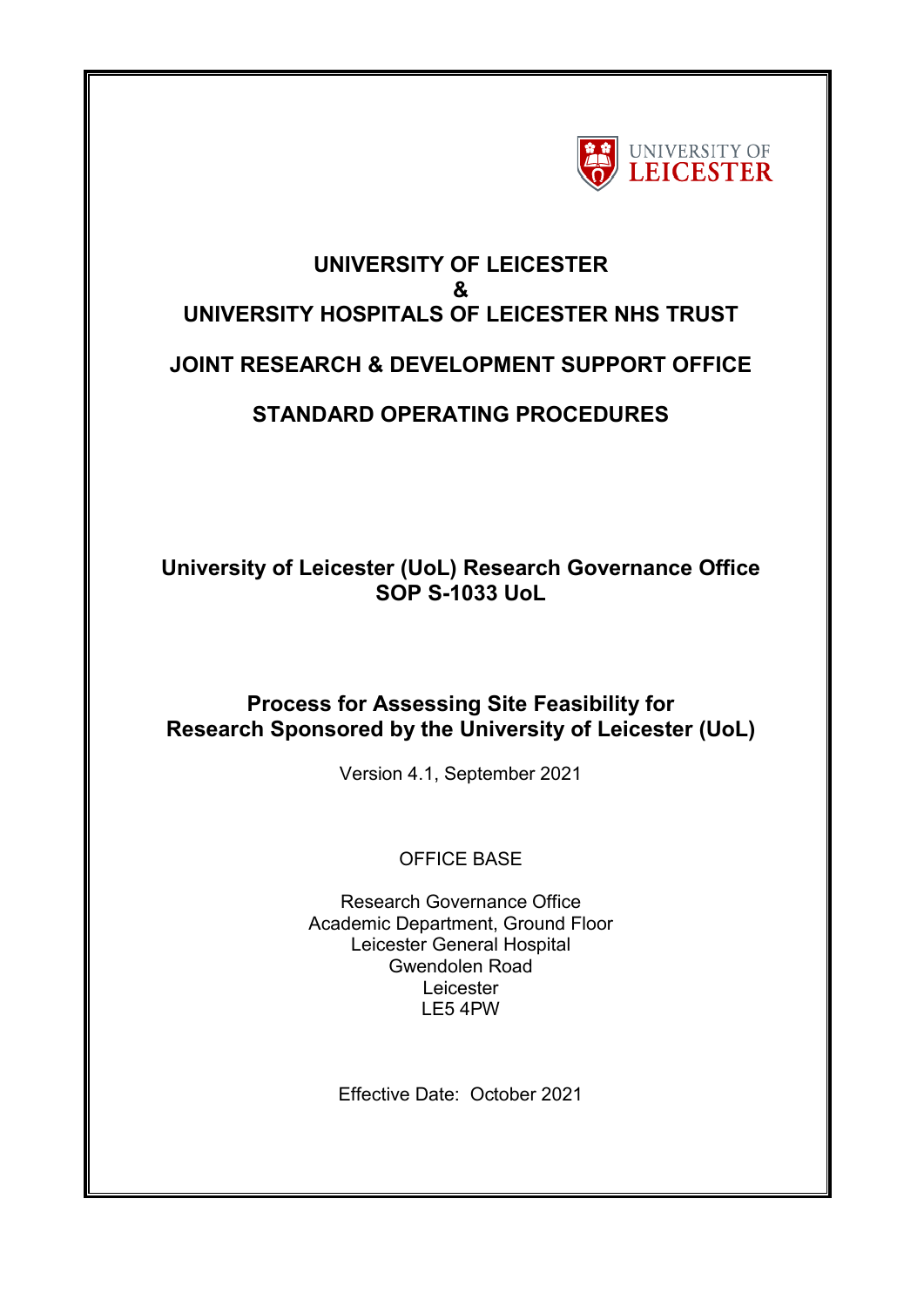**Standard Operating Procedure: SOP S-1033 UoL Process for Assessing Site Feasibility for Research Sponsored by the University of** 



#### **1. INTRODUCTION**

This Standard Operating Procedure (SOP) defines the procedure to be used when identifying sites to undertake research sponsored by the UoL. It is essential that a feasibility assessment is undertaken by each site (including when there is only one site i.e. only UHL) to ensure that they are able to conduct the research in accordance with the requirements of the protocol, and will be able to deliver the recruitment and achieve the national time and target deadlines.

#### **2. SCOPE**

This SOP applies to all research sponsored by the University of Leicester. It must be used for both single and multi-site research.

### **3. DEFINITION**

A feasibility assessment is designed to identify whether a site is able to deliver a study protocol with or without modification to organisational process. Feasibility is a process of comprehensive assessment, including risk assessment and contingency planning. Conducting a thorough feasibility assessment increases the potential for swift study approvals, and limits operational delays, therefore allowing a smooth transition from Sponsor Green Light for each site, first patient recruited within national targets, and delivery of study.

A comprehensive feasibility assessment can identify problems needing to be addressed that an adverse effect on the sites ability to deliver to the protocol. It helps to identify at an early stage where issues are insurmountable and therefore excludes the site from being able to participate. This enables resource to be targeted more appropriately to enable sites that can deliver, to deliver.

#### **4. PROCESS**

#### **4.1 All studies**

Investigators wishing to undertake research that is sponsored by the UoL must contact the Research Governance Office at the earliest opportunity to discuss the process for site selection. The Sponsor application and risk assessment process includes a requirement that each site selected (after  $1<sup>st</sup>$  April 2014) to host the research has completed a Site Feasibility Assessment (SFA) - Appendix 1. SFA(s) will be reviewed and discussed as part of the Sponsor Green Light Process. A site without a completed SFA will not receive authorisation to be added as a site from the Sponsor.

The SFA allows sites to make a real time assessment about their feasibility status. There are three options to choose:

- Feasible no future action required
- Potentially feasible areas to be addressed / resolved
- Not feasible at this time

It is expected that the Chief Investigator (CI) will delegate an appropriate individual to manage the SFA process, and collate all responses from sites to send to the Sponsor.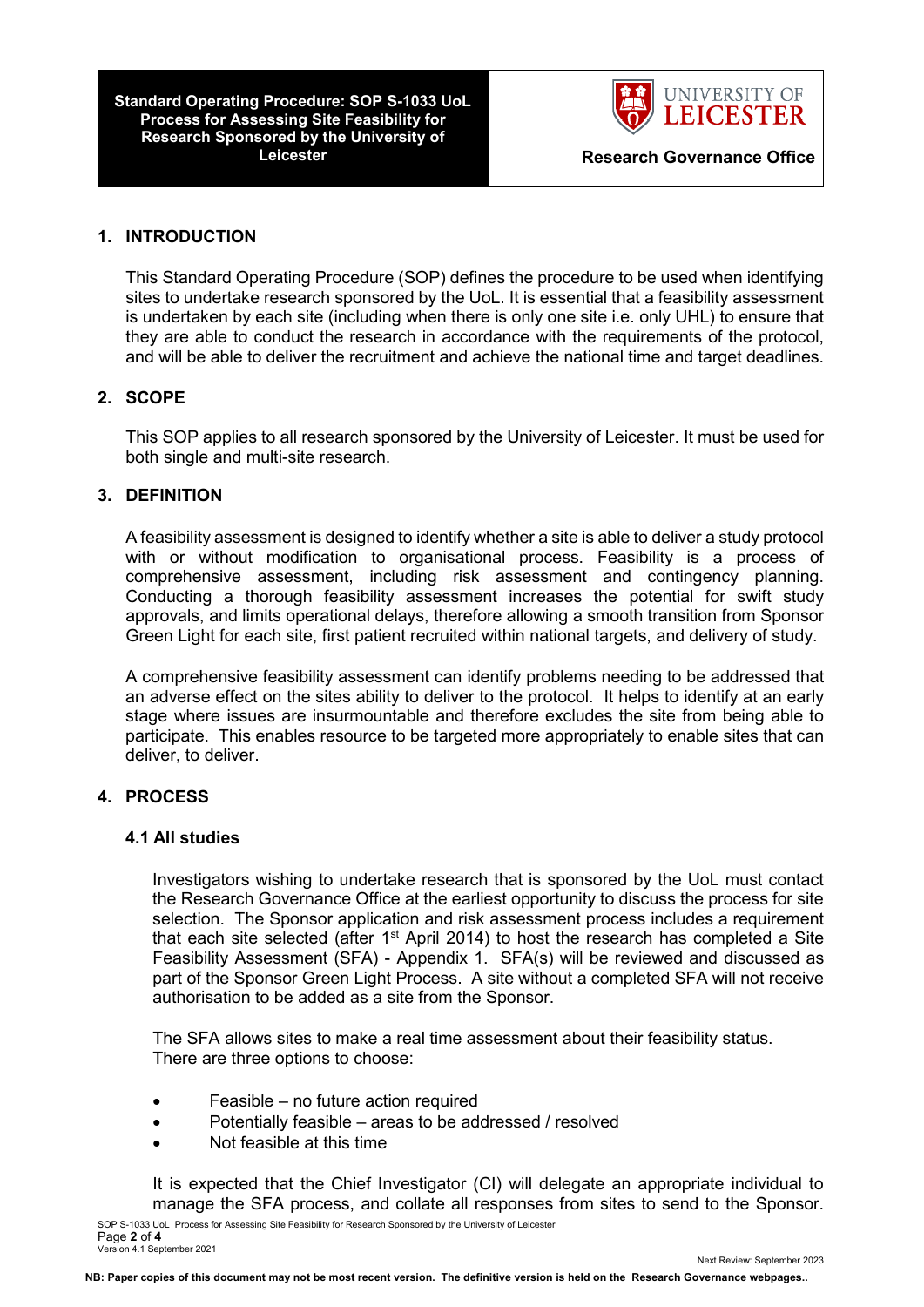The SFA includes information about all support services within the sites, R&D / R&I Offices, contracts contacts and the clinical team. It is expected that an individual within the site be identified to complete the SFA on behalf of the site. This does not necessarily need to be the Principal Investigator (PI) but should be an individual with appropriate organisational knowledge.

It is recognised that there will be sections of the SFA that are not relevant to every study. In these cases, it must be made clear that the protocol does not require these sections to be completed.

When completed, the SFA must be sent to the Research Governance Manager or delegate for review. The assessment will be discussed with the CI and a decision made about whether or not it is appropriate or feasible for the individual site to be included in the study. This decision will be communicated by email from the Sponsor to the PI, copied to the CI and site R&I/ R&D Office.

A copy of the email and the completed SFA must be retained in the site's Investigator Site File, the CI's Trial Master File within the individual site section, and the Sponsor file.

#### **4.2 Studies using Investigational Medicinal Products (IMP)**

In addition to the SFA, where a study requires the use of Investigational Medicinal Products (IMP), the Pharmacy Feasibility Assessment – Appendix 2 must also be completed by the Pharmacy at the site.

It is essential that this document be completed by a suitably qualified individual within the Pharmacy department at the site. Evidence of appropriateness and qualification of the individual completing the form will be required by the Sponsor. This evidence can be in the form of a CV attached to the completed Pharmacy Feasibility Assessment.

#### **5. NON-COMPLIANCE**

The aims of undertaking a feasibility assessment are to review recruitment and retention strategies, assess the sites facilities, review availability of resources; staffing, support departments, ethics and R&D / R&I approval processes and contracts and budget requirements. The burden for meeting recruitment and retention commitments are the responsibility of the investigators but also weigh heavily on the Sponsor to ensure they select sites that they think will meet the protocol requirements.

Unmet recruitment and retention targets are costly for the Sponsor but also for the sites if they plough lots of resources into setting up a study, only to find there are insufficient patient numbers.

There will be an automatic critical finding if it is found that a site has been added to a study without evidence of the SFA process, post 1<sup>st</sup> April 2014. The Sponsor SOP S-1016 UoL will be followed. It is likely that the study will be suspended at all sites while an investigation is carried out.

#### **6. RESPONSIBILITIES**

| Responsibility Undertaken by |                       |                                            | <b>Activity</b>                                                       |
|------------------------------|-----------------------|--------------------------------------------|-----------------------------------------------------------------------|
|                              | Chief                 | Chief                                      | Delegate an appropriate individual to undertake the                   |
|                              | Investigator          | Investigator                               | <b>SFA</b> process                                                    |
|                              | Chief<br>Investigator | Chief<br>Investigator or<br>their delegate | Communicate with the Sponsor and provide copies of<br>completed SFAs. |

SOP S-1033 UoL Process for Assessing Site Feasibility for Research Sponsored by the University of Leicester Page **3** of **4** Version 4.1 September 2021

Next Review: September 2023

**NB: Paper copies of this document may not be most recent version. The definitive version is held on the Research Governance webpages..**